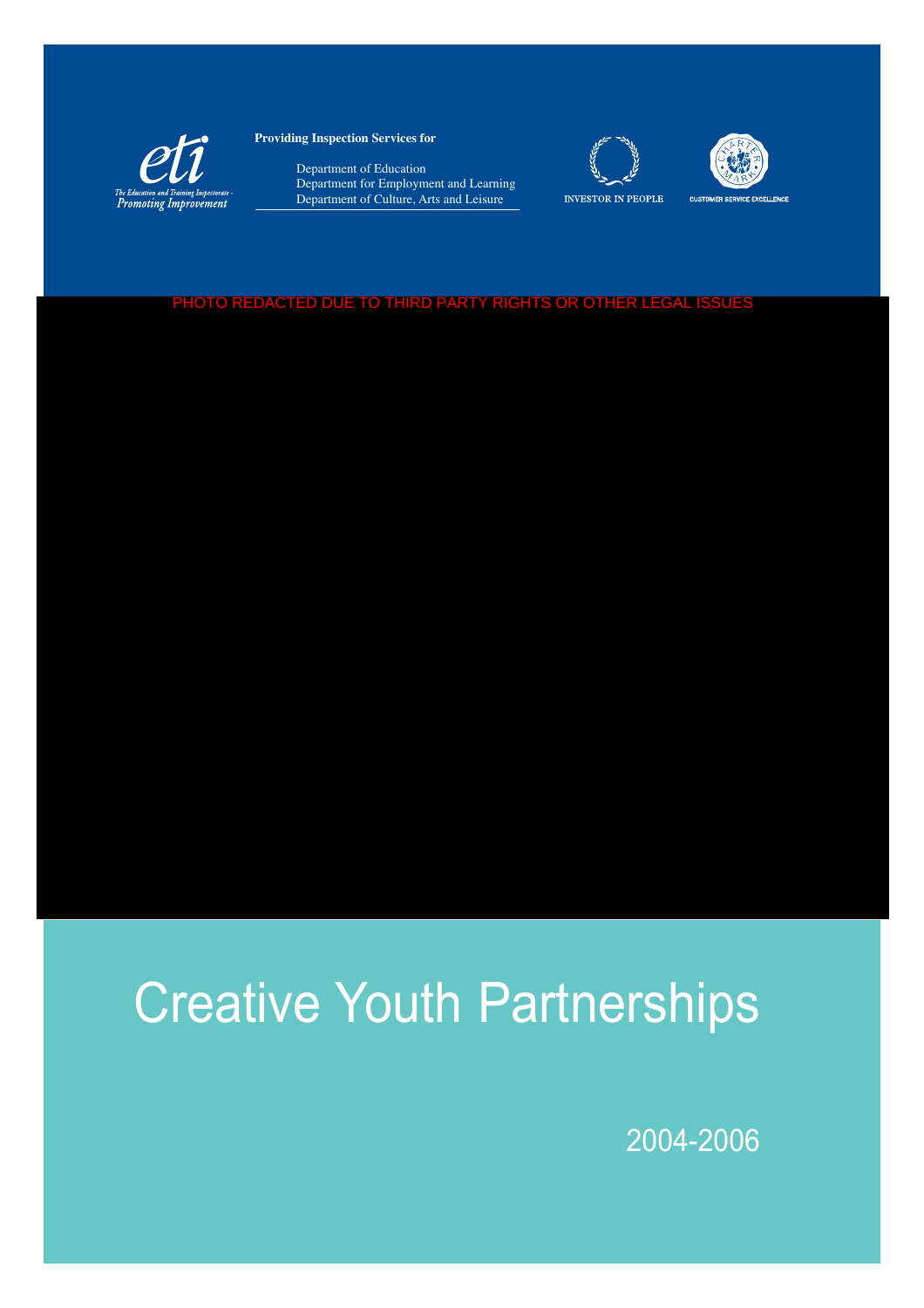# **CONTENTS**

| <b>Section</b> |                                                       | Page |
|----------------|-------------------------------------------------------|------|
| 1.             |                                                       |      |
| 2.             |                                                       | 2    |
| 3.             | THE QUALITY OF EXPERIENCES                            | 4    |
| 4.             | THE OVERALL ORGANISATION OF CYP                       | 4    |
| 5.             |                                                       |      |
| 6.             |                                                       | 9    |
| 7.             | PLANNING FOR FURTHER SUCCESS                          | 11   |
| 8.             | IMPROVING THE QUALITY AND RANGE<br>OF THE EXPERIENCES | 13   |
| 9.             | ENHANCING/COMPLEMENTING GOOD PRACTICE                 |      |
| 10.            |                                                       |      |
| 11.            | STRENGTHS AND AREAS FOR DEVELOPMENT 17                |      |
| 12.            |                                                       | 18   |
| 13.            |                                                       | 20   |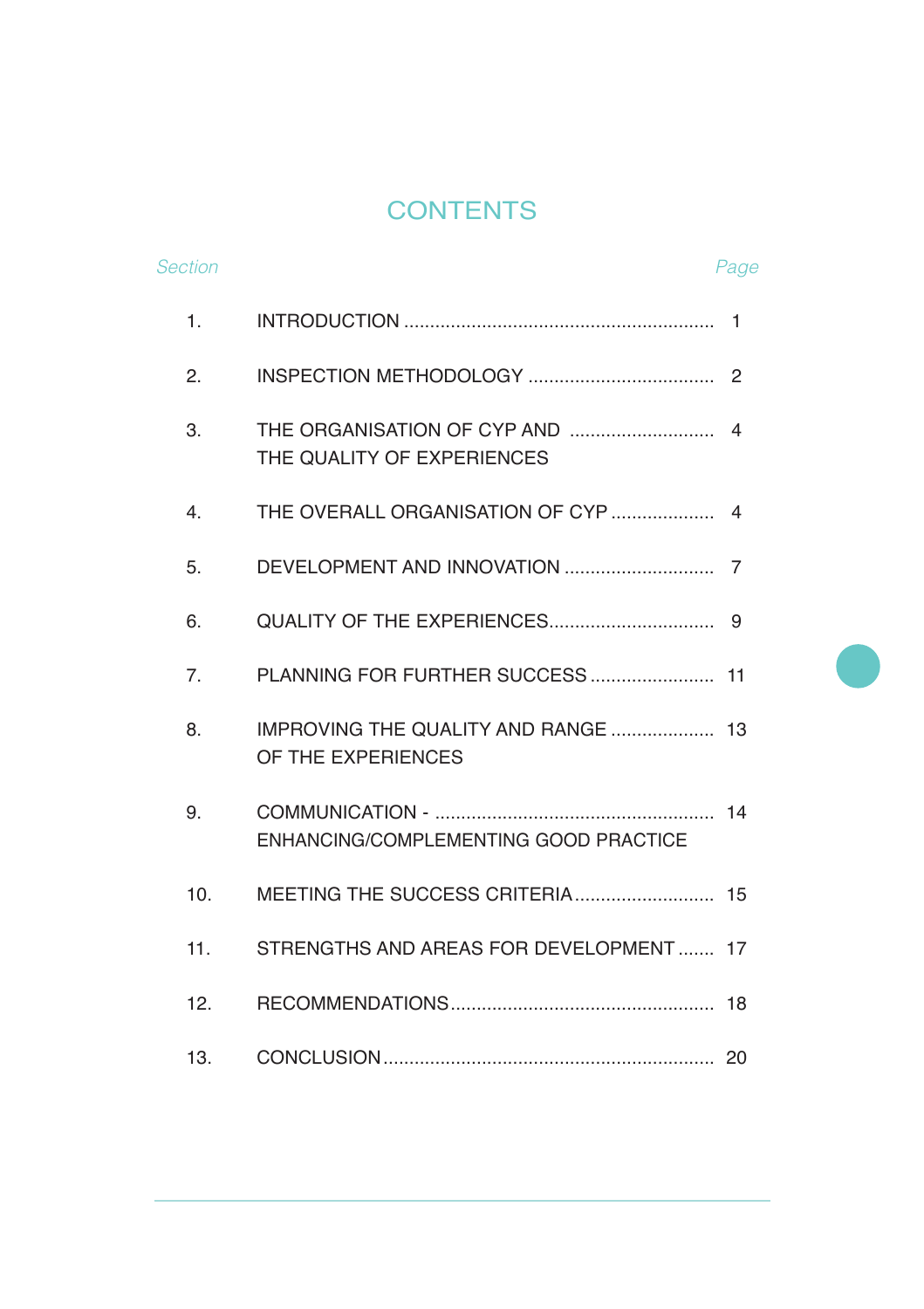# 1. INTRODUCTION

- 1.1 The formation of the Creative Youth Partnerships (CYP) in 2004, as a pilot initiative, over a three-year period, had as a central aim the further development of youth arts by increasing access to, and participation in, the arts by young people throughout Northern Ireland.
- 1.2 Creative Youth Partnerships is a collaborative initiative between the Arts Council of Northern Ireland (ACNI) and the five Education and Library Boards (ELBs). The programme received funding of £750,000 from the Department of Culture, Arts and Leisure (DCAL), £300,000 from the Department of Education (DE) and £500,000 from Lottery funding.
- 1.3 In January 2005, DCAL and DE requested that the Education and Training Inspectorate ('the Inspectorate') evaluate the pilot, and provide an interim report in September 2005 and a final report in October 2006. The findings of the interim report were shared with a range of stake-holders, including those most directly involved with CYP. This final report makes comment on:
	- $\bullet$ the progress of the CYP initiative since its inception;
	- $\bullet$  the extent to which the initiative has met the agreed success indicators;
	- $\bullet$  the extent to which the interim areas for improvement were addressed; and
	- $\bullet$ recommendations for the future of the initiative.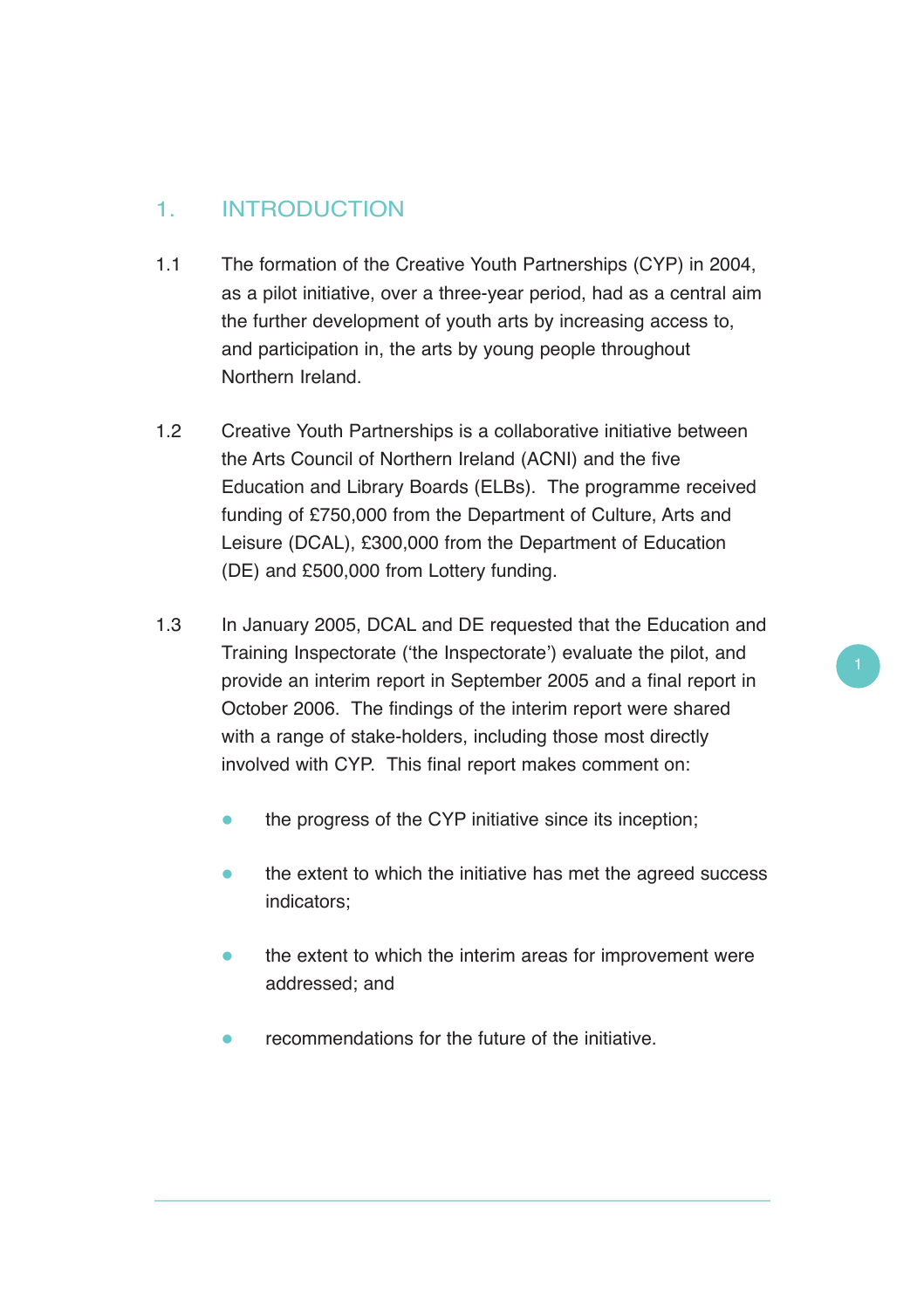- 1.4 The original evaluation framework document commissioned by ACNI outlined key success indicators which the Inspectorate and the steering group agreed to use as a starting point for the evaluation. They include:
	- $\bullet$  developing partnerships with youth clubs and non-traditional venues;
	- $\bullet$  reinforcing links to the Northern Ireland Schools' and Youth Service Curricula;
	- $\bullet$  helping to ensure that youth arts activity occurs across the district council areas in Northern Ireland;
	- $\bullet$  helping to broaden participation in youth arts across the age groups of children and young people; and
	- $\bullet$ delivering high quality educational experiences through CYP.

This final indicator was added by the steering group on the advice of the Inspectorate.

The Inspectorate and the steering group agreed also, that all data would be analysed by the Research and Statistics unit within DCAL, thereby ensuring increased efficiency of public resources.

#### 2. INSPECTION METHODOLOGY

2.1 The evaluation of a creativity initiative such as CYP is developmental in its nature. The current performance indicators employed by the Inspectorate, particularly those associated with the youth, school and further education sectors, have served as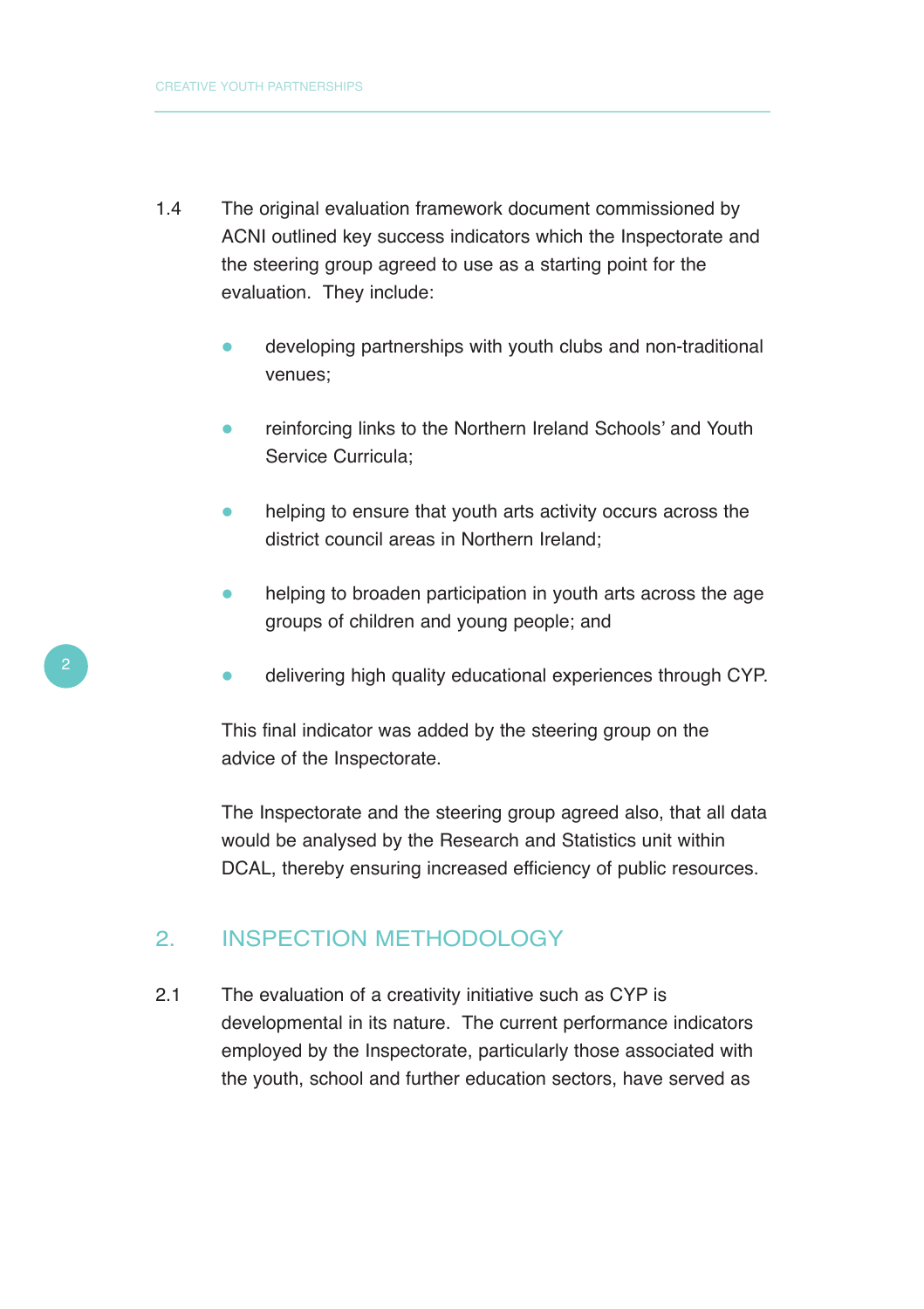suitably rigorous and robust indicators on which to develop the evaluation of CYP.

2.2 At the outset of the process, the Inspectorate contributed to a conference of all the key stakeholders to explain the proposed approach to evaluation. A lead member of the Inspectorate was assigned to each ELB area. In the first stage of the evaluation, the inspectors met with a range of personnel and visited a required number of projects. At the interim stage, the Inspectorate reviewed their procedures based on feedback from the steering group and the development officers. While the second phase of the inspection followed similar procedures, changes included: an inspector taking responsibility for each touring programme visited, irrespective of the ELB area and the preparation of written explanatory information for receiving organisations, to explain the nature of the inspection activity.

| <b>CYP Headline Figures</b><br>(up to September 2006) |  |  |  |  |  |
|-------------------------------------------------------|--|--|--|--|--|
| Number of participants from the formal sector:        |  |  |  |  |  |
| Number of participants from the informal sector:      |  |  |  |  |  |
| <b>TOTAL number of participants in CYP:</b>           |  |  |  |  |  |
|                                                       |  |  |  |  |  |
| <b>CYP headline figures</b><br>(up to September 2006) |  |  |  |  |  |

| Number of programmes in the formal sector               | 704 |  |
|---------------------------------------------------------|-----|--|
| Number of programmes in the informal sector             | 272 |  |
| <b>TOTAL number of programmes delivered through CYP</b> |     |  |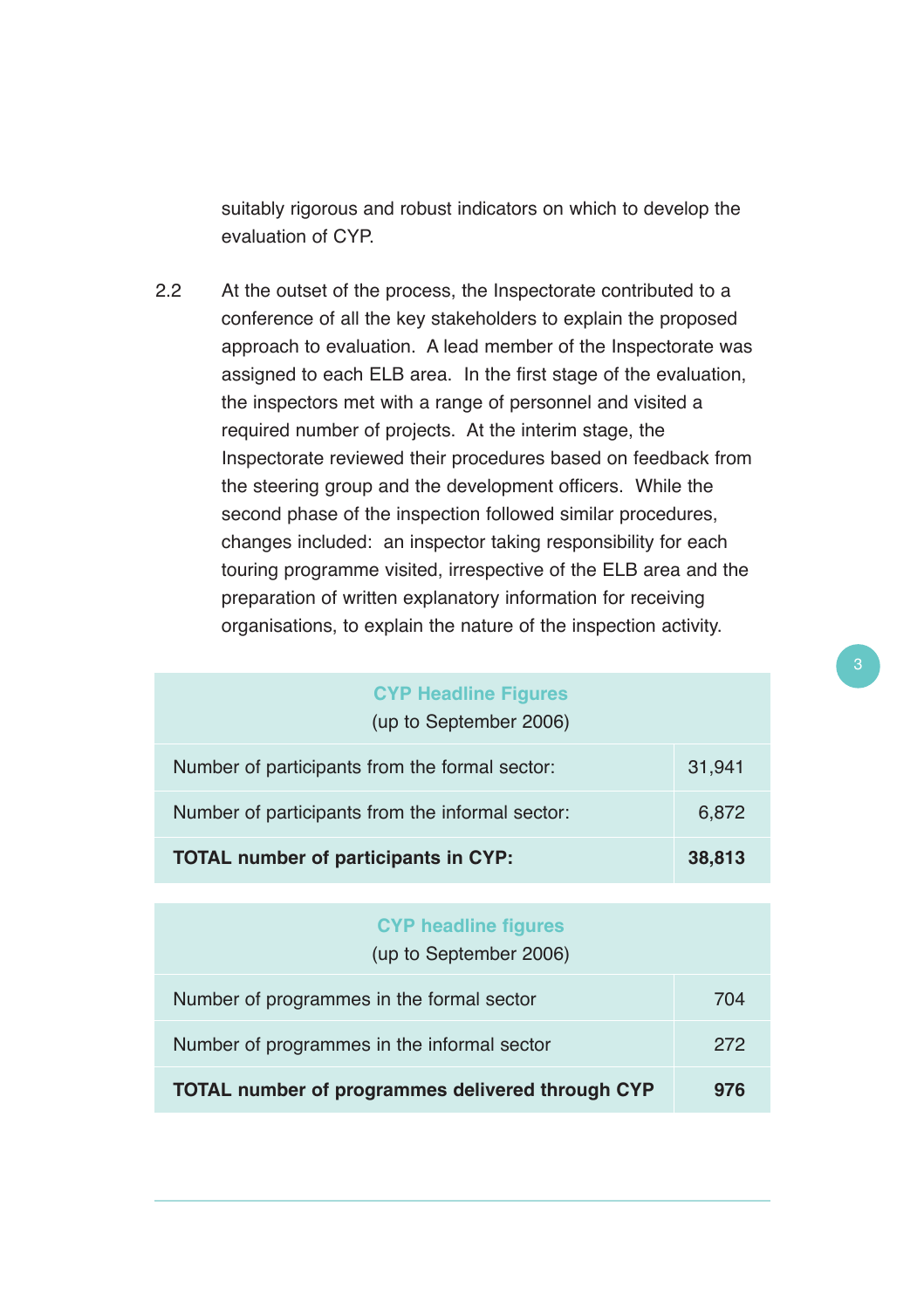## 3. THE ORGANISATION OF CYP AND THE QUALITY OF EXPERIENCES

3.1 The interim report covered in detail the roles and functions of the various personnel and programmes involved in CYP. A full version of this report can be found at www.etini.gov.uk. The key strengths of the initiative as outlined at that time continue to be significant strengths. The remainder of this report will focus for the most part on additional elements which have evolved, aspects which have been reviewed or modified and on how the areas for development identified in the interim report have progressed over the last year.

#### 4. THE OVERALL ORGANISATION OF CYP

4.1 The Steering Group, comprised of representatives of DCAL, DE, ACNI, and the ELBs, guides the work of CYP and has overseen the development of the initiative. It is an example of good practice of departments and agencies working together in the interests of, and to the benefit of, young people. The group makes decisions on the funding of CYP projects, including the final approval of Action Zone (AZ) projects. The Steering Group reports that it has worked hard to encourage a wider representation, including representatives from the youth sector, but that, while these approaches have been made and in some instances personnel nominated, attendance has been limited or non-existent. It will be important for those who fund any future initiative to work with the Steering Group to ensure that this broader representation is fulfilled and includes representatives of the artists. It would also be useful in any future programme to develop stronger links with a wider range of stakeholders, including, for example, using the expertise which already exists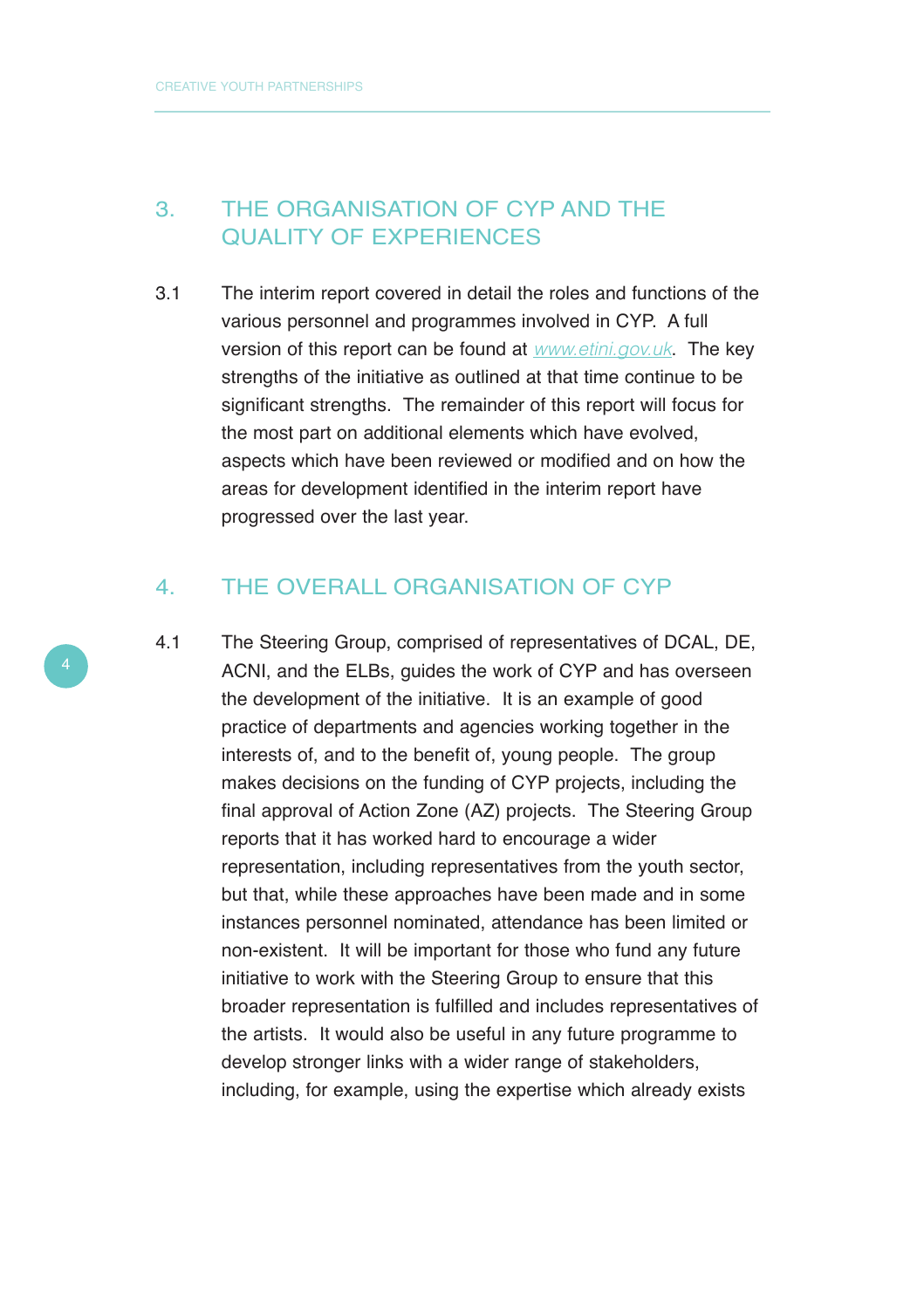within ACNI, to attract sponsorship for CYP in general and for individual AZ projects in particular.

- 4.2 The CYP initiative continues to benefit from the commitment, dedication and enhanced local knowledge of the five development officers (DOs), including those who replaced some of the original DOs, in developing, co-ordinating and refining the programme to meet better the needs of the young people. The team-work and mutual support of the DOs is a particular strength underpinning the success of the initiative to date. They receive good support from the Creative and Expressive Officers of the Curriculum Advisory and Support Services (CASS) whose input represents a considerable commitment which needs to be included in the overall cost of the initiative. There have been problems with line management in some instances due to a change in personnel, and there have been limited opportunities for the continuing professional development of the DOs. Nevertheless, it is due to the total commitment of those concerned that the work has been carried out to a high level of quality.
- 4.3 The competence and growing confidence of the Action Zone Support Groups (AZSG) continues to be one of the major successes and innovations of CYP. Each AZSG receives the support of the CYP and CASS officers in their ELB. It consists of representatives from the primary and post-primary schools' sectors, the Youth Service sector, professional artists and arts groups within the area and young people. They adjudicate the applications for AZ projects and make recommendations to the Steering Group. There have been problems such as encouraging young people to take their place on, and add their voice to, the decision-making process and discussion which takes place at the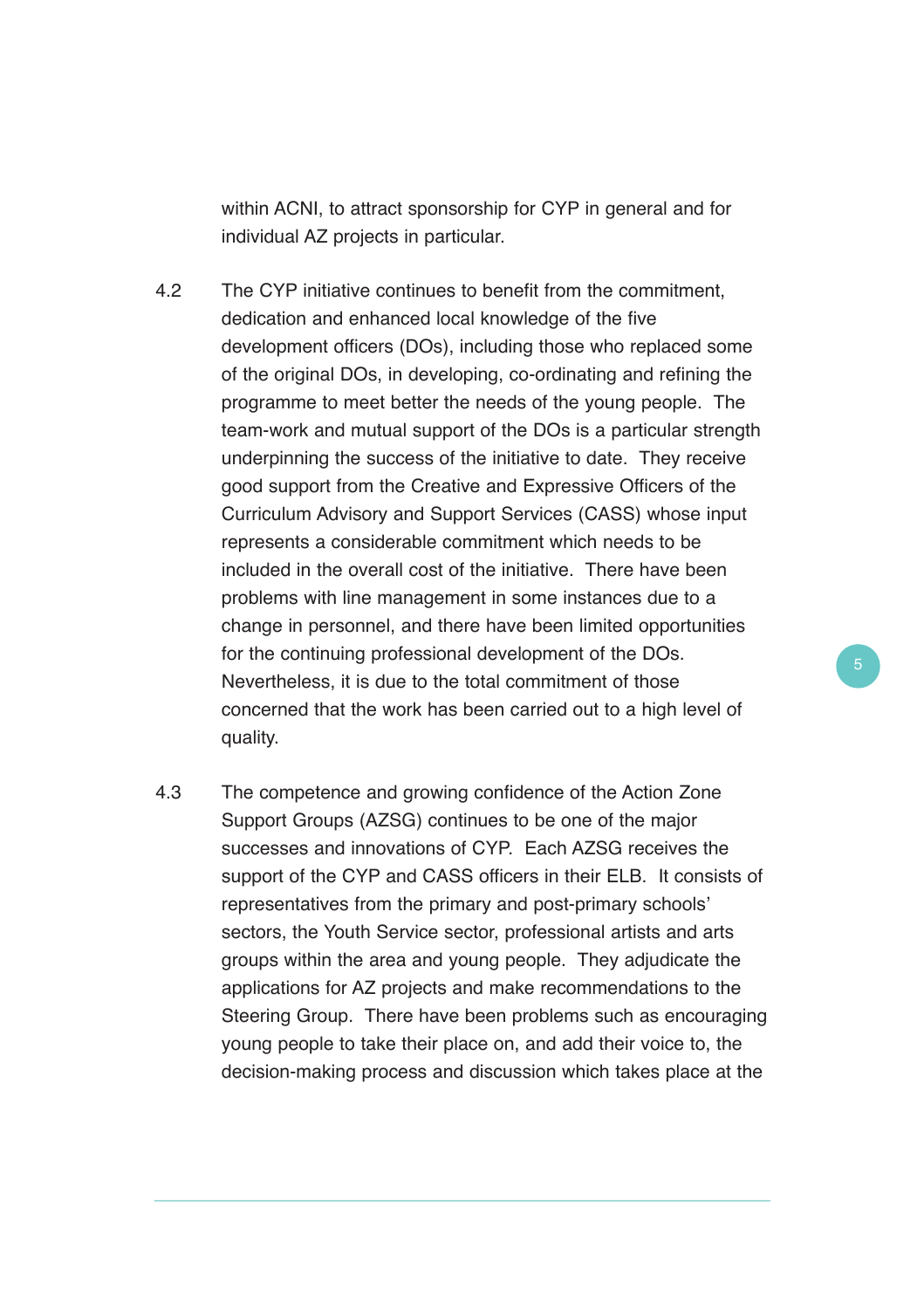AZSG. In such instances, the groups have worked hard to change personnel and to ensure that there is fuller representation at AZSG meetings. The AZSG has provided a good example of all those connected with CYP working in partnership to ensure as far as possible that local communities benefit from CYP projects.

- 4.4 An officer within ACNI holds the brief for CYP and, since the interim report, a co-ordinator was appointed within ACNI with particular responsibility for CYP. As originally intended, the Chairperson of the Steering Group has rotated to a second CASS officer from an ELB.
- 4.5 The interim report underlined the need for a review of the strategic and operational aspects of the programme, including administration and finance, to allow more time for the CYP officers to address their primary function. The appointment of the CYP co-ordinator provided the opportunity to redistribute the responsibilities for the operational part of the programme. However, the role of the co-ordinator and the relationship with the DOs needs to be clarified and developed to ensure that the DO's have sufficient time to focus more on developing the programme. There have been challenges for the DOs in finding the correct balance between promoting and supporting CYP and its aims and dealing with routine secretarial tasks. There has also been the challenge of dealing with the different financial systems within each ELB.
- 4.6 In order for CYP to reap the optimum benefits for children and young people, the integrity of the programme needs to be paramount irrespective of the needs, difficulties and/or requirements of individual ELBs and/or funders. Creative Youth Partnerships needs to be developed further in a context which is characterised not just by the good team-work which already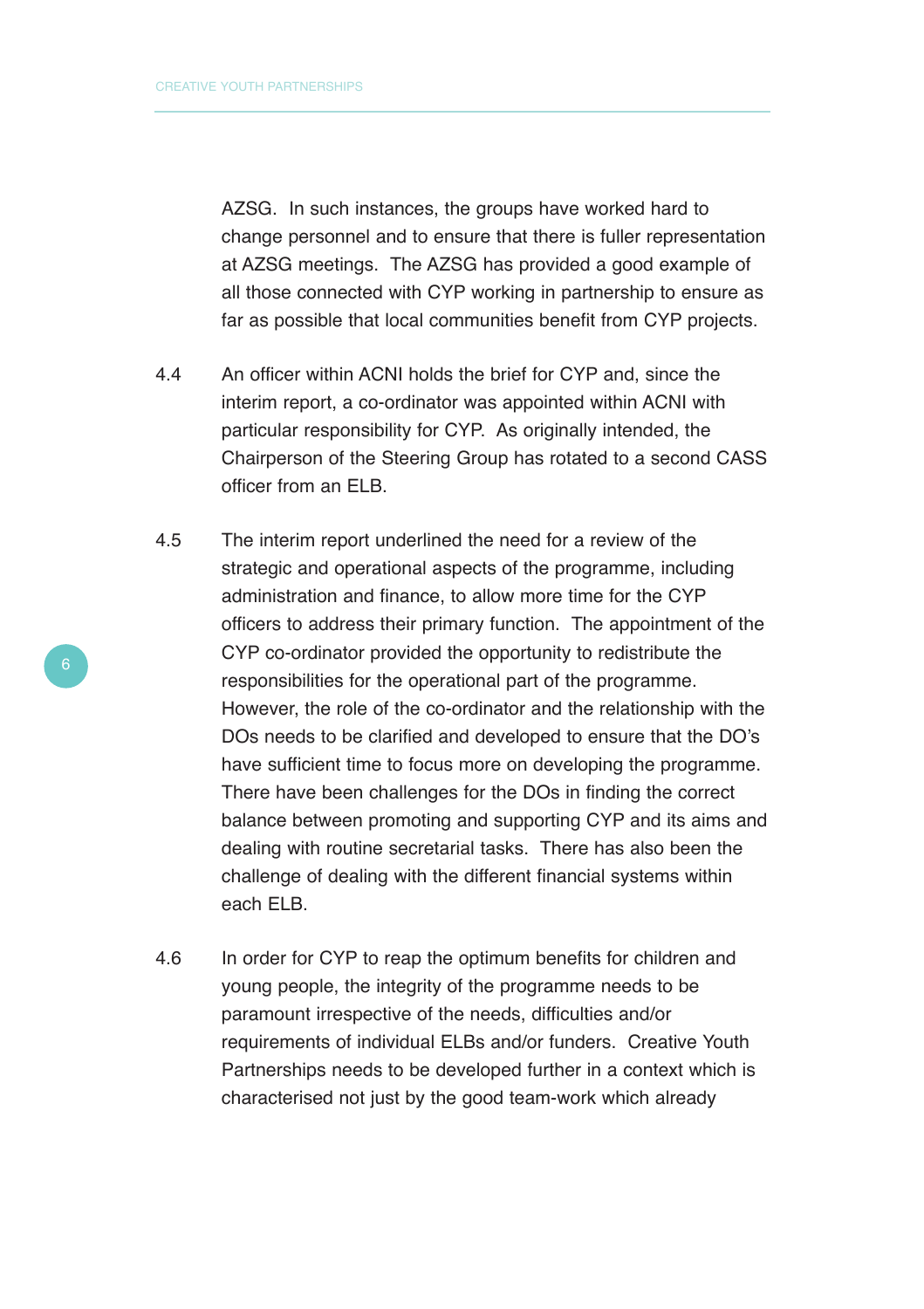exists at several levels, but also by strong full-time leadership. Governance, communication, strategic partnerships, financial management and continuing professional development for the DOs are all areas which would benefit from strong full-time leadership. However, the importance of the DO role should not be diminished in any way through the appointment of a programme leader.

#### 5. DEVELOPMENT AND INNOVATION

- 5.1 The development of the partnership arrangements between DCAL and DE, and ACNI and the ELBs has demonstrated that there can be effective cross-departmental and agency work in the interests of young people. The challenge remains as to how this initiative can attract the support of other relevant departments to enhance the creative opportunities for young people and to develop their employability.
- 5.2 In the first year of the initiative, a decision was made to meet the continuing professional development needs of artists through courses aimed at ensuring an enhanced understanding of working with children and young people. There were compulsory sessions on Pastoral Care/Child Protection for all artists, optional sessions on behaviour management, planning and more recently, sensitive issue-based training. There were also voluntary information sessions for companies involved in the Touring Programme (TP). The quality of the training observed by the Inspectorate in a random sample was always satisfactory and almost always very good. External facilitators, in particular, provided practical and pertinent development and advice. Creative Youth Partnerships provided good quality supporting documentation. Feedback from the artists concerned was very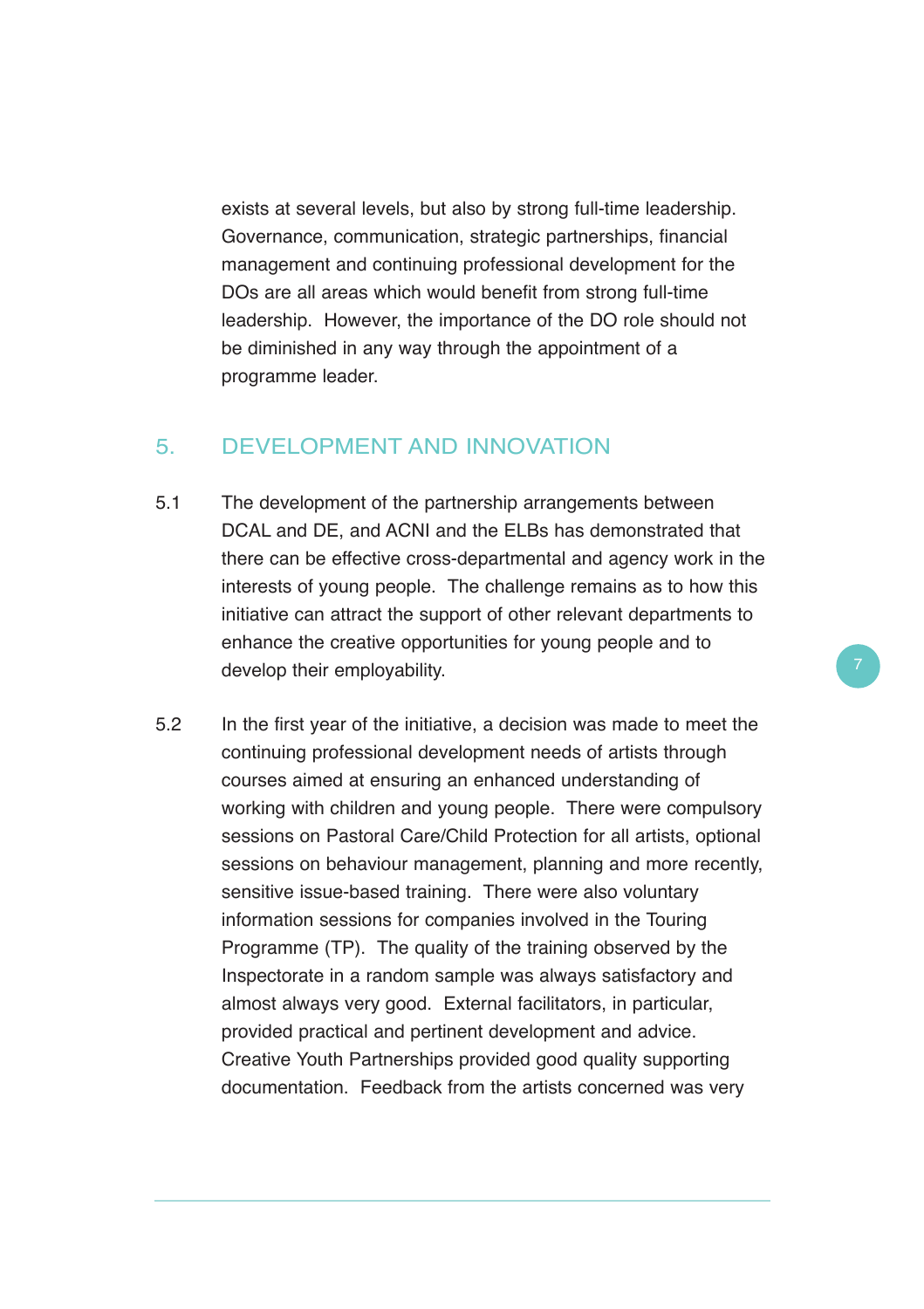positive; in particular artists new to the programme valued the Pastoral Care/Child Protection training.

5.3 In addition, a number of local artists' fora have been set up to replace the original consortium and to allow artists to discuss issues related to creative practices. While it was not in the original remit to provide opportunities for such professional development, CYP has chosen appropriately to respond to the artists' needs. There is a keen interest in, and need for, this type of development among creative practitioners/artists who work with young people. The Steering Group need to keep this work under review and to ensure that it does not detract from the development and delivery of the key aspects of the programme. It will be important for the ACNI to look at the outcomes of this work with regard to the continuous professional development needs of artists generally and, more specifically, of those artists who work with young people.

#### **Number and type of Programmes delivered up to September 2006**

| Individual Artists Programme                 | 493 |
|----------------------------------------------|-----|
| <b>Touring Programme</b>                     |     |
| <b>Action Zone Programme</b>                 |     |
| <b>TOTAL number of programmes delivered:</b> | 976 |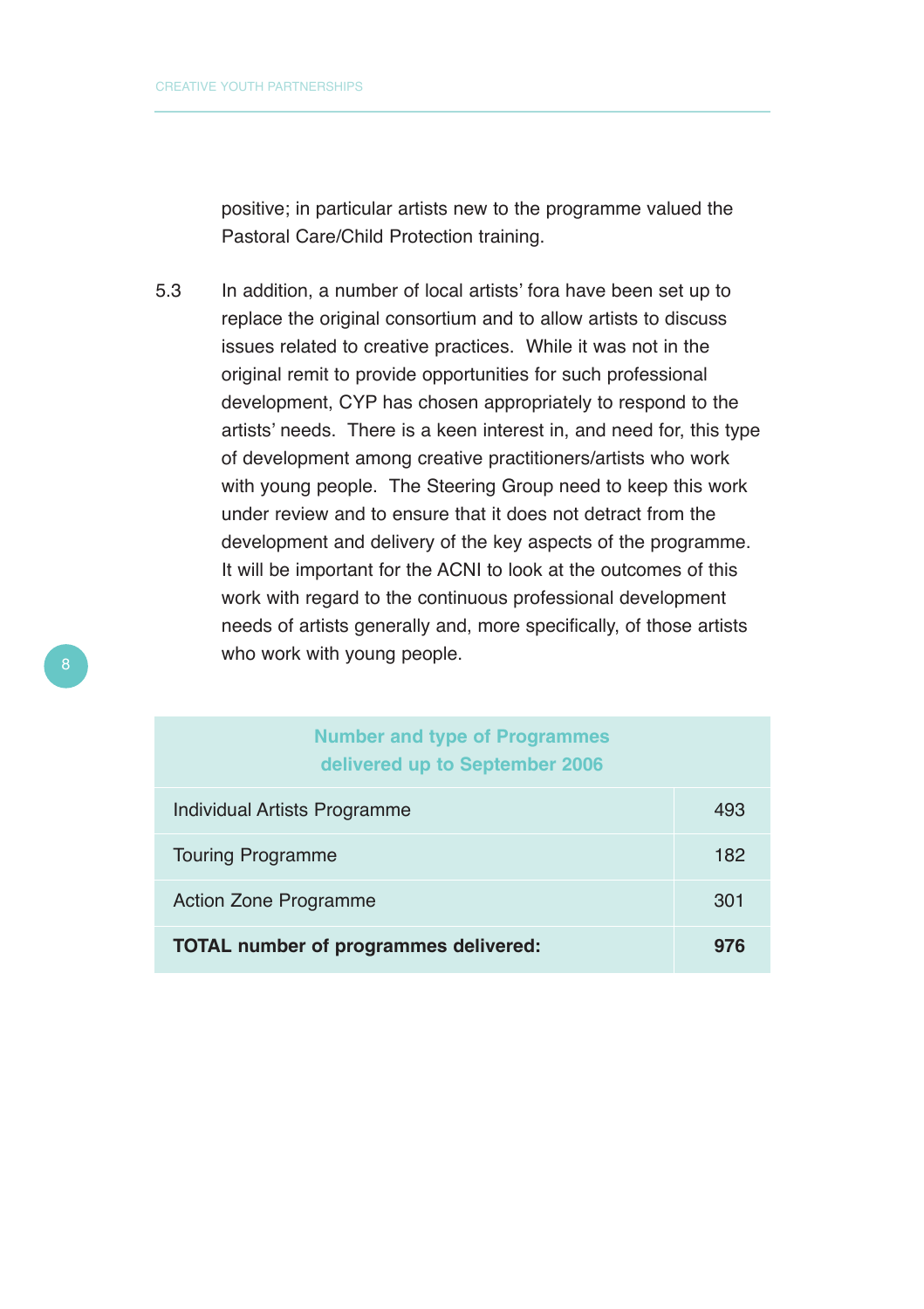# 6. QUALITY OF THE EXPERIENCES

- 6.1 The CYP programmes cover an extensive range of art forms under three main areas of activity:
	- i. the Individual Artists' Programme (IAP) a short-term, tailormade programme lasting no more than three days;
	- ii. the Touring Programme (TP) a range of short-term programmes including performances, workshops and exhibitions; and
	- iii. the AZ Programme designed to focus on building longerterm, community arts partnerships, in some instances across the formal and non-formal sectors.
- 6.2 There is a clear statement from ACNI that CYP programmes are designed to enhance the experience and the skills of young people in the creative arts; they are not meant to replace the creative arts programme within receiving organisations.
- 6.3 Since its inception, CYP has been an inclusive programme in the broadest sense. It is not aimed at social disadvantage only, but the initiative has been used to form useful partnerships and to bring the arts to a range of young people, including those with special needs where much good work has been done.
- 6.4 The quality of the work inspected within and across all ELB areas continues to range from satisfactory to excellent. The CYP initiative inherited two programmes from ACNI, namely the IAP and TP. The IAP has been developed usefully in a range of ways including training and mentoring programmes. The quality of the TP remains inconsistent from that which is excellent and tailored to the needs of the young people to that which is a 'one-off' event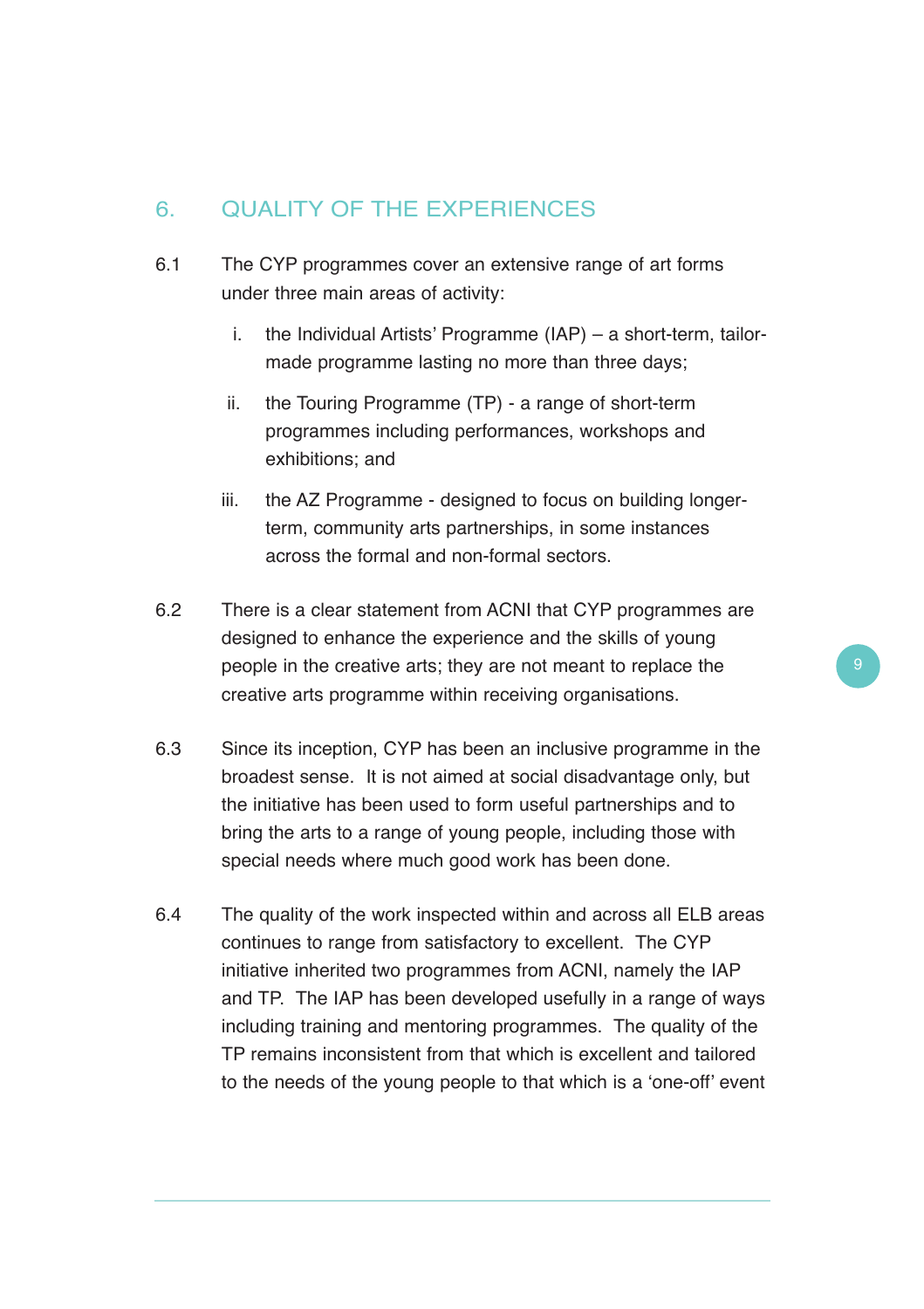and does not complement the curriculum. The work within the AZ programme continues to expand and create potentially beneficial partnerships between organisations which educate children and young people, artists and the community. It is important that the learning which takes place through the AZ projects at local level is shared with all DOs. The reflection and review process has the potential to promote a consensus view regarding what constitutes a good arts project, through the development of more robust quality assurance processes and the dissemination of the lessons learned in individual projects.





| Total Number of schools and % of schools |             |                                                                                        |  |  |  |  |  |
|------------------------------------------|-------------|----------------------------------------------------------------------------------------|--|--|--|--|--|
| accessing CYP in the formal sector       |             |                                                                                        |  |  |  |  |  |
| <b>Nursery</b>                           | 31 schools  | 17% of all nursery schools<br>(total of 182 nursery schools across all ELBs)           |  |  |  |  |  |
| <b>Primary</b>                           | 326 schools | 36.5% of all primary schools<br>(total of 892 primary schools across all ELBs)         |  |  |  |  |  |
| <b>Post-Primary</b>                      | 127 schools | 51% of all post-primary schools<br>(total of 247 post-primary schools across all ELBs) |  |  |  |  |  |
| <b>Special Schools</b>                   | 30 schools  |                                                                                        |  |  |  |  |  |
| <b>Further Education</b>                 | 11 colleges |                                                                                        |  |  |  |  |  |
| Other                                    | 10          |                                                                                        |  |  |  |  |  |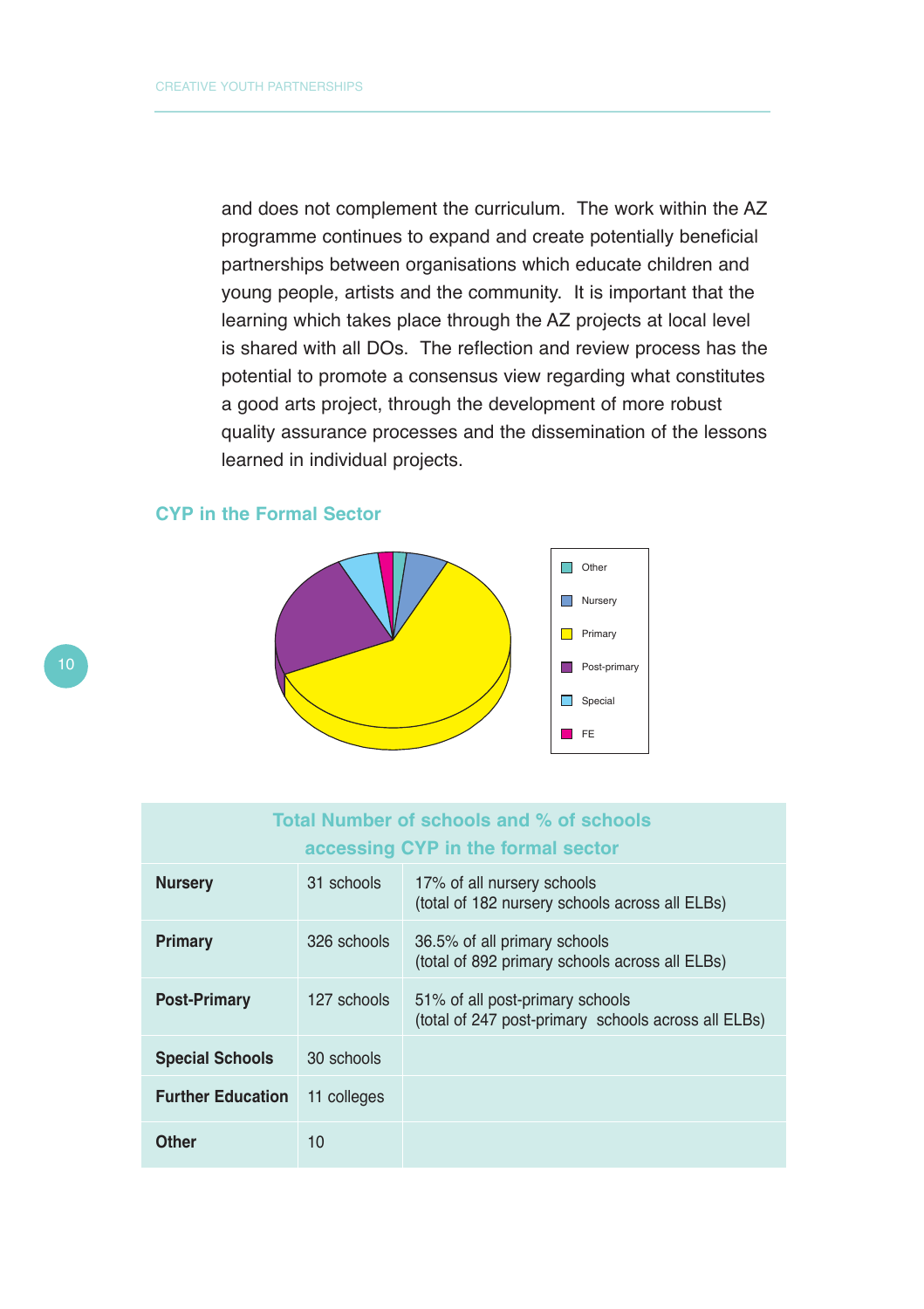# 7. PLANNING FOR FURTHER SUCCESS

#### **7.1 THE ROLE OF THE RECEIVING ORGANISATION**

- 7.1.1 There is a continued need for more effective planning between the artists and the receiving organisation, with a clear indication of the roles and responsibilities of both. It is important that the receiving organisation and the artist take the young people's ideas into account early in the planning stage. This may involve a variety of approaches being used across the different sectors and age groupings, but it is important that the involvement of young people at the planning stage underpins the work of CYP.
- 7.1.2 In all aspects of the programme, there should be an appropriate balance between the process and the product, with the highest of expectations for both; there are occasions on which the expectations of the receiving organisation inhibit the creative process by having too strong a focus on the desired product. Equally, in some instances, even where the end product is impressive, partnerships prove less effective when artists are too prescriptive in their approach or where teachers/youth leaders become almost entirely passive when artists take the lead.
- 7.1.3 In the best examples observed by the Inspectorate, the representative from the receiving organisation had a very clear idea of how the CYP project would benefit the children or young people while respecting the artist's integrity and allowing the creative process to develop. The aspirations of, and the benefits that might ensue from, the CYP project should ideally be shared across the staff of the receiving organisations. There is a need for receiving organisations to be more aware of how the arts experience can enhance the educational experience and lead to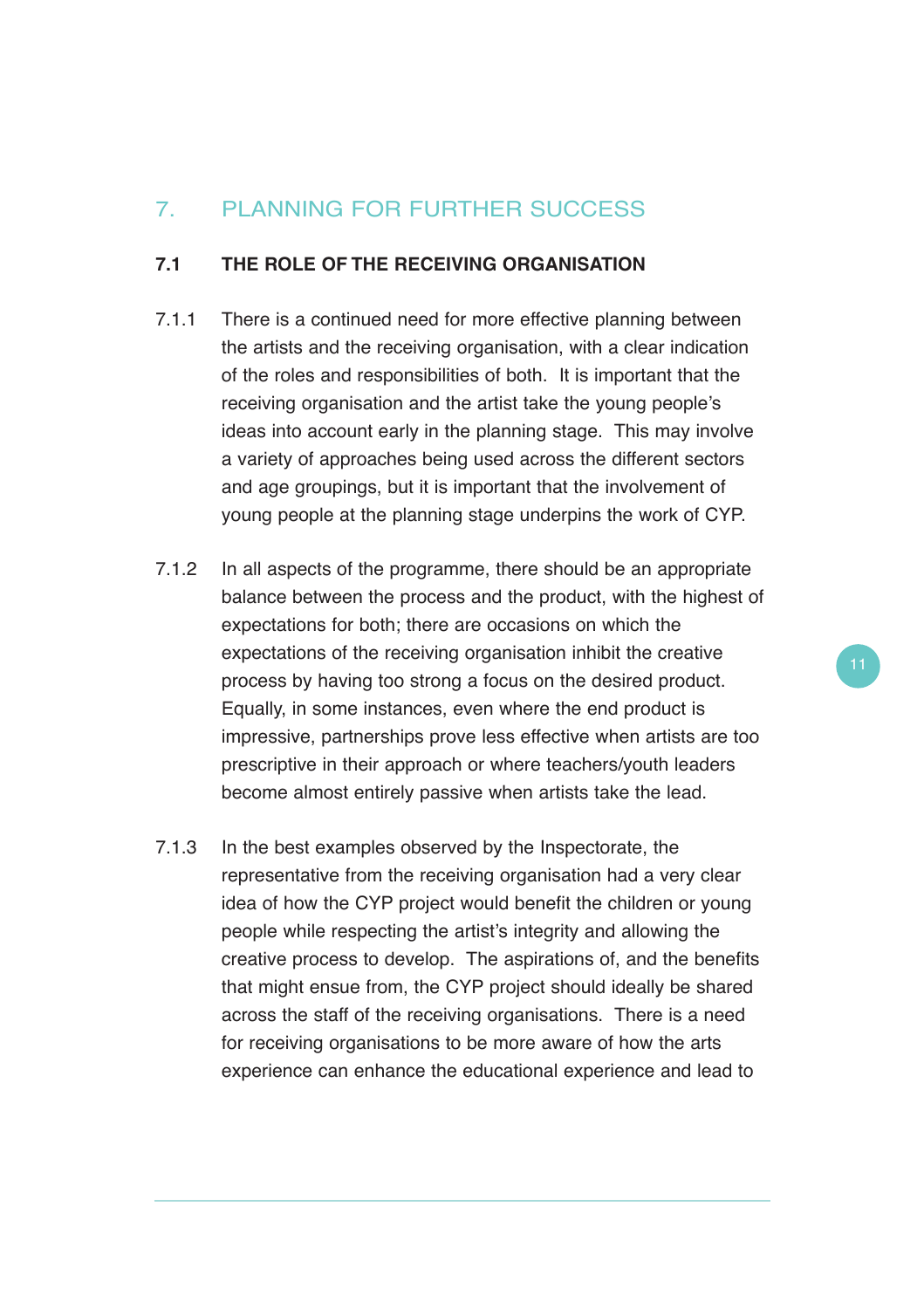adjustments in their ways of working. One of the central aims of CYP has been to provide links to the Northern Ireland Schools' and Youth Service curricula; as the initiative develops further, the receiving organisation should have some indication in their planning as to how the CYP project will add to the young people's educational and personal experience and how it will inform the planning of future work.

7.1.4 In the best practice observed in Action Zone projects, DOs were confident that clear parameters had been set regarding what the receiving organisations would provide in advance of the project, the various responsibilities of the different partners, what the role of the artist was and what would happen after the artist left. Increasingly, the onus should be on the receiving organisation to take responsibility for the evaluation process, with the assistance of the DO and/or an ELB link officer.

#### **CYP Art Forms**

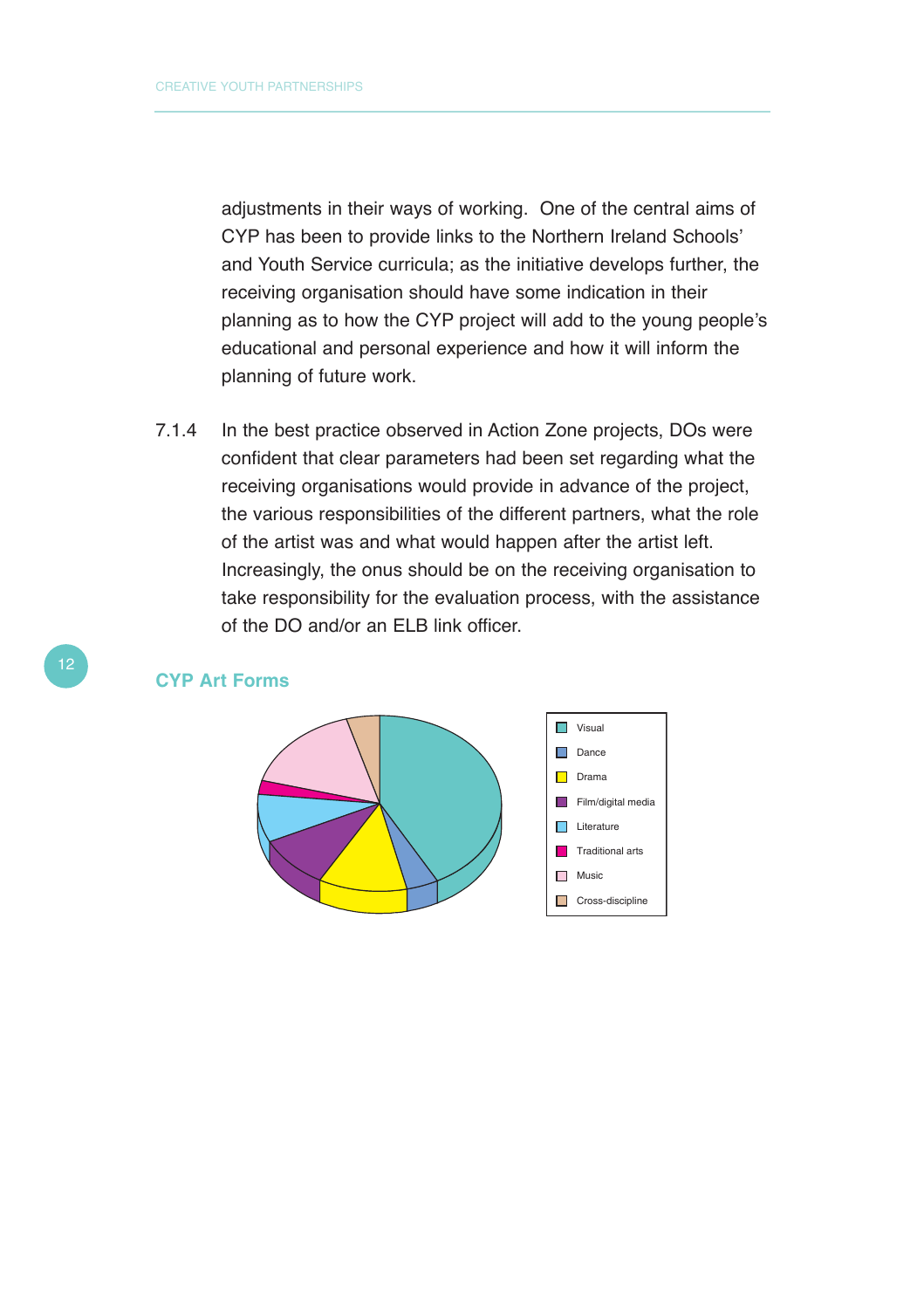## 8. IMPROVING THE QUALITY AND RANGE OF THE **EXPERIENCES**

- 8.1 In order to meet more effectively the overarching aims of the initiative, it was agreed at the interim report stage that it would be important to devise a strategic and coherent development plan, with specific action plans for each ELB area, to target agreed groups of young people, geographical areas and arts disciplines. The DOs have been aware of the areas in which these limitations exist and have attempted to address the issues. The action plans and supporting work plans for CYP have been useful in providing a common and purposeful agenda for the DOs. The action plans should be prioritised, so that the most important aspects receive appropriate weighting and emphasis in the ongoing development work.
- 8.2 A collation of the very relevant points made in the individual summative reports at the interim stage and collectively at the end of the second year, allows for the identification of major areas for development which the overall action plan needs to address more specifically. In year two of the pilot, the methods of reporting back on the AZ projects were amended to allow for comment as to how successful a particular project was and what might have inhibited that success. The summative reports were replaced by the ACNI Access reports, which allow for a numerical return. Neither of these methods provides a clear picture of how successfully the agreed targets have been met. The Steering Group need to work with the DOs to develop a more efficient, effective and user-friendly approach with regard to the financial management of the AZ programme and in which self-evaluation plays an integral part. The monitoring and evaluation sections of the general action plan and, more specifically, the action plan for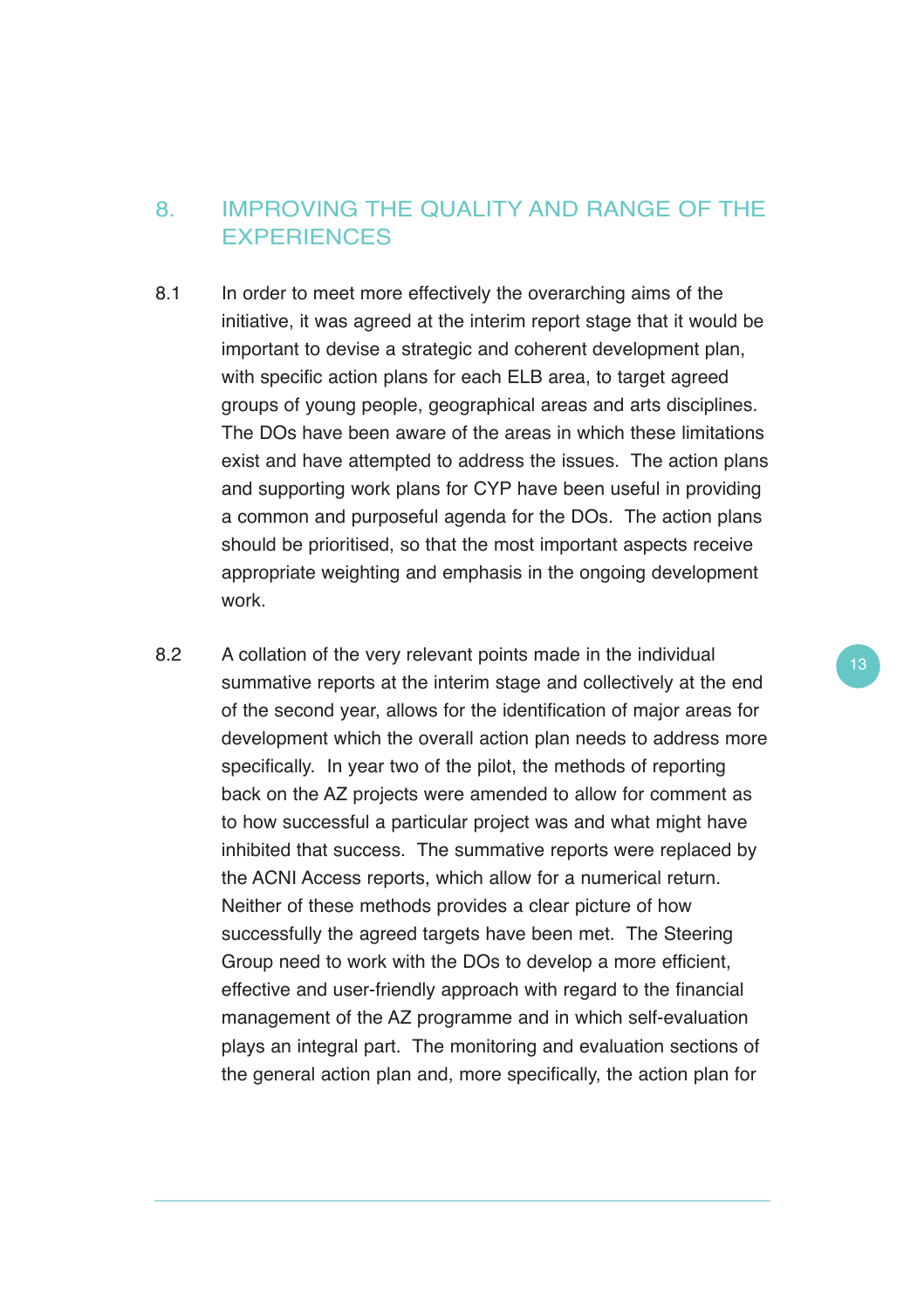the evaluation group provide some useful ideas which have not as yet been fully implemented.

8.3 In assessing the effectiveness of the CYP programmes, all concerned recognised the limitations of a framework evaluation which is largely quantitative and the need to develop further the scope of the evaluation framework. The key objectives were to provide more opportunities for the participants to evaluate their experiences in the CYP initiative and for the receiving organisations to evaluate the development of the participants' creative thinking skills. The DOs and their line managers set up a sub-committee to propose improved or different methods of evaluation. This work is at an early stage of piloting, but it is important and should inform any future development of the initiative.

## 9. COMMUNICATION – ENHANCING/COMPLEMENTING GOOD PRACTICE

- 9.1 A priority in the action plan continues to be 'profiling CYP' through showcasing good practice and through high profile events such as the conference held in June 2006. The purpose of such profiling is seen as 'to increase the quantity and quality of creative experiences in the arts for children and young people'. There have been many examples of successful marketing to encourage schools, youth clubs and other organisations to apply for a CYP project. The challenge remains as to how the assessment of projects can demonstrate effectively the social and cultural capital to be gained from participating in CYP work.
- 9.2 The co-ordinator worked hard to set up and organise a conference in June 2006, with the help of members of the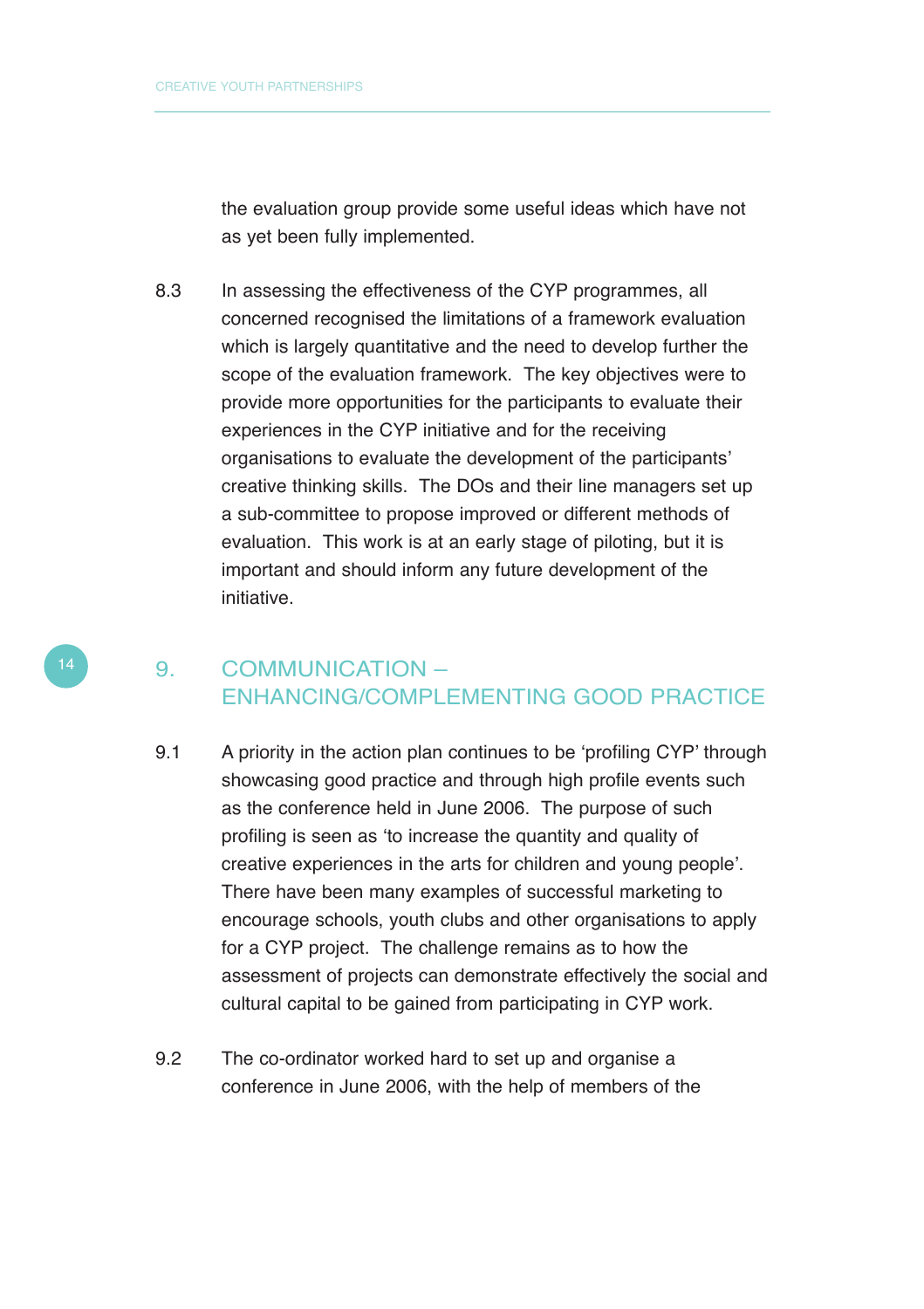Steering Group and the DOs; the conference successfully brought a range of activities reflecting the good work of CYP, outputs and information to a variety of stakeholders.

9.3 There has been significant improvement in the quality of the CYP website with helpful examples of successful CYP projects. A useful start has been made to the development of the communication and the dissemination of the good work between artists and others involved with CYP through on-line fora and, more recently, a CYP magazine.

| <b>Youth and</b><br><b>Community</b> | 2004-05          | 2005-06           | <b>April-Sept 06</b> |
|--------------------------------------|------------------|-------------------|----------------------|
| Individual Artists'                  | 25 groups        | 63 groups         | 43 groups            |
| Programme                            | 553 participants | 1427 participants | 933 participants     |
| Touring                              | 10 groups        | 8 groups          | 13 groups            |
| Programme                            | 280 participants | 560 participants  | 702 participants     |
| <b>Action Zone</b>                   | 27 groups        | 34 groups         | 49 groups            |
| Programme                            | 875 participants | 503 participants  | 1039 participants    |

#### 10. MEETING THE SUCCESS CRITERIA

- 10.1 After an initial year in which all those concerned with the pilot had to make great efforts to set the programme in motion, the second year has been one of consolidation and moving towards progress in meeting the overarching aims of the initiative.
- 10.2 Good progress has been made in meeting the overall objectives of the CYP initiative. More specifically, CYP has facilitated the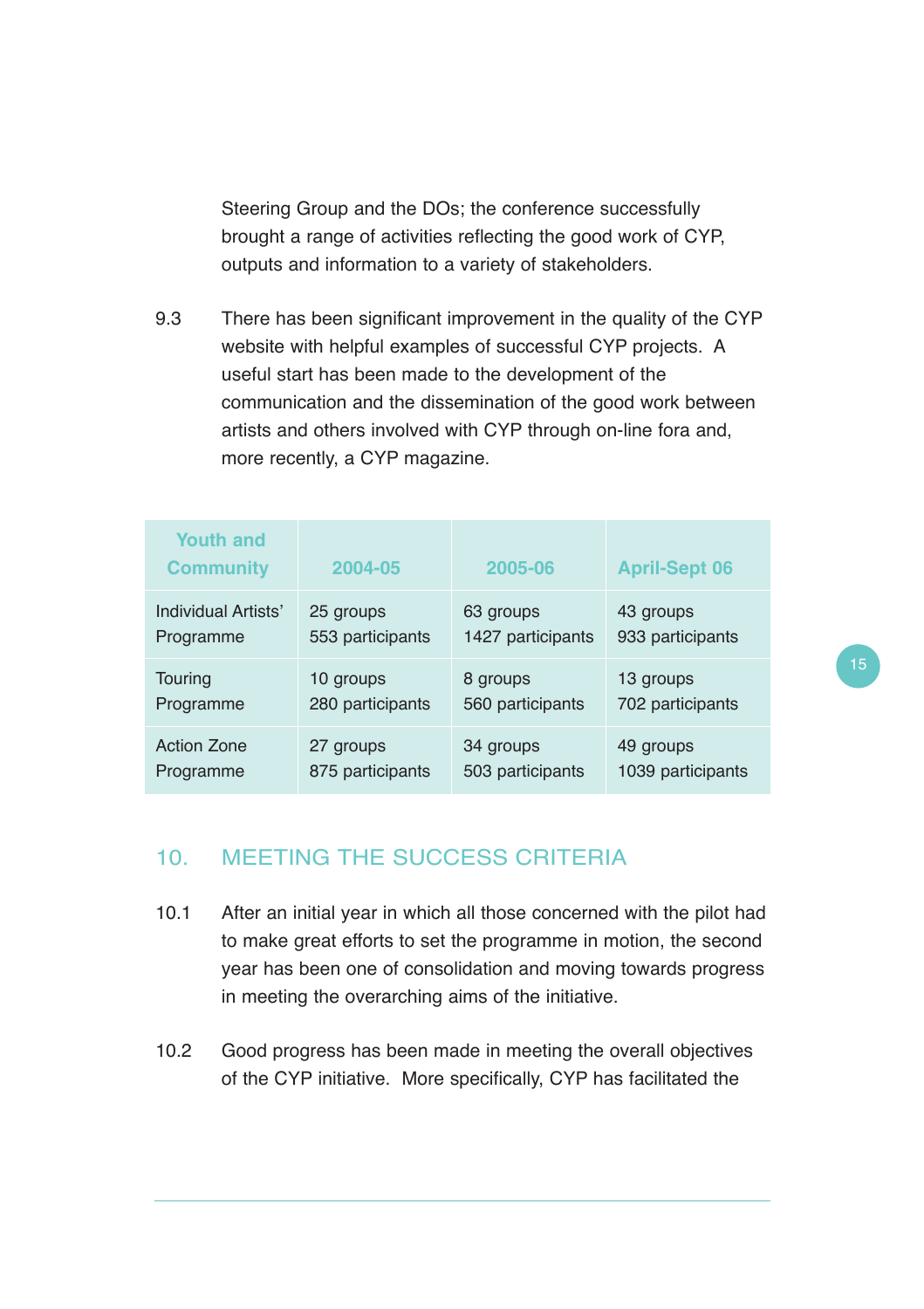development of partnerships with the youth sector and nontraditional venues especially through the AZ projects. It has also brought to light the difficulty of working with organisations which have different timetables, in particular when activities are taking place at weekends or during the holiday period.

- 10.3 There has been a clear focus on reinforcing the links between the creative arts activity and the Northern Ireland Schools' and Youth Service Curricula. This success has been achieved through the support and training given to artists and the opportunity for the pre-planning of activities. The sustainability of the benefits to children and young people from their participation in a CYP initiative needs to be more clearly identified and promoted particularly given the current review of the Northern Ireland Curriculum.
- 10.4 Through a range of different projects, and the use of the three programmes, CYP has helped to broaden the participation in youth arts across the age groups in a variety of settings. The hard work and dedication of the CYP DOs, has helped to ensure that youth arts activity occurs across most of the district council areas in Northern Ireland. However, there remain areas which still need to develop the arts further. It is important that all children and young people across Northern Ireland have equal opportunities to access the enjoyment of participation in arts activities and the enhancement of their creativity.
- 10.5 Through developing and extending the various partnerships which have already been formed successfully, CYP has the potential to ensure that the young people of Northern Ireland have wider access to the arts and increased opportunities to develop their creativity.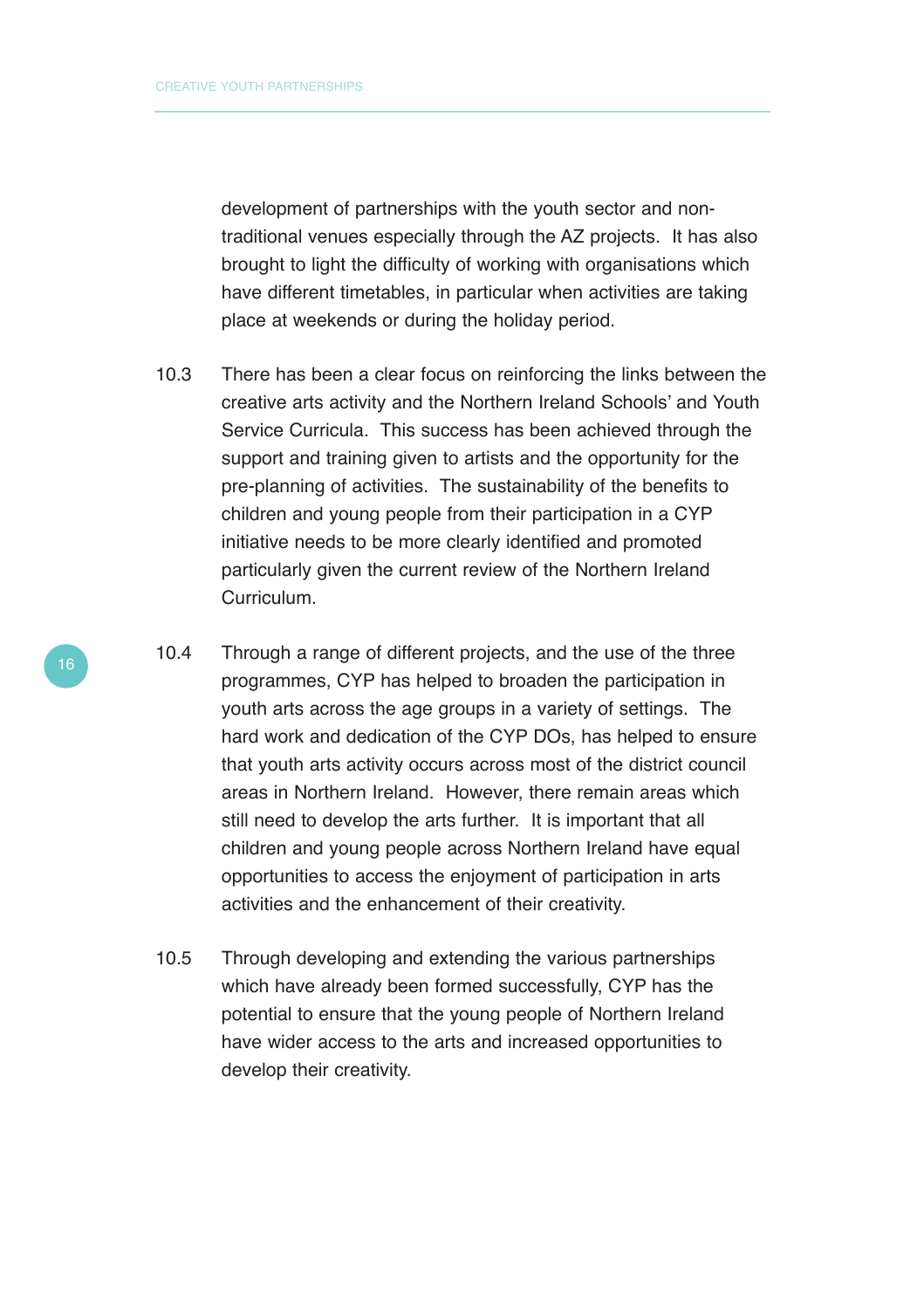# 11. STRENGTHS AND AREAS FOR DEVELOPMENT

- 11.1 The strengths of the CYP programme include:
	- $\bullet$  the commitment and dedication of all those involved, and especially of the five CYP DOs, in developing and coordinating the programme in the first two years of implementation;
	- $\bullet$  the continuing development of effective partnership arrangements between DCAL and DE, and ACNI and the ELBs;
	- $\blacksquare$  the quality of the work inspected, which within and across all ELB areas ranges from satisfactory to excellent;
	- the contribution of CYP to enriching the curricula of the various sectors targeted;
	- $\bullet$  the competence and growing confidence of the Action Zone Support Groups;
	- $\bullet$  the additional unanticipated work done by CYP with regard to the continuing professional development of artists, particularly in the area of Pastoral Care/Child Protection training;
	- $\bullet$  the significant improvement in the quality of the CYP website;
	- $\bullet$  the improvements in communication between artists and others involved with CYP; and
	- $\bullet$  the good progress made in meeting the overall objectives of the CYP programme.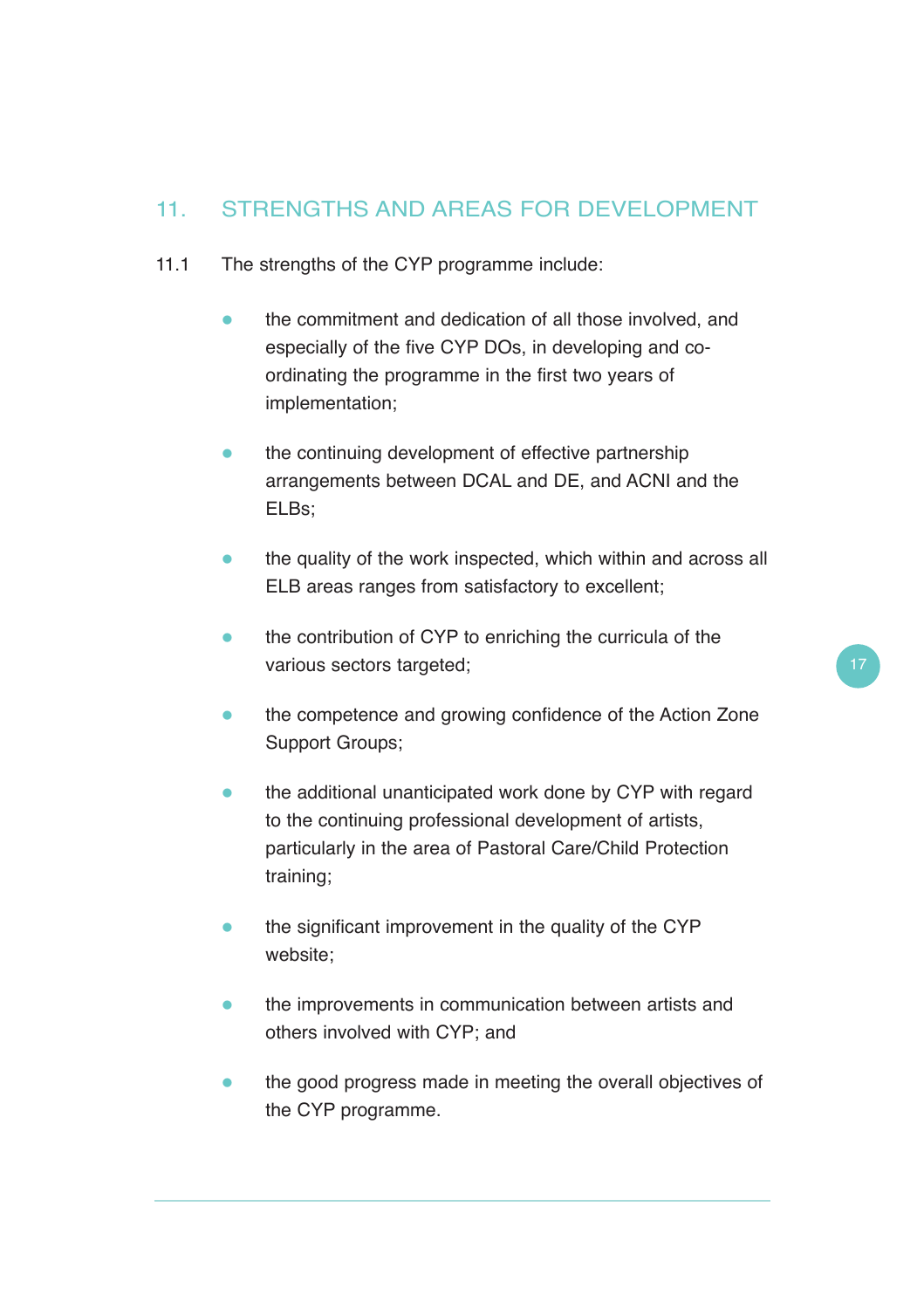- 11.2 The areas for development include the need to:
	- $\bullet$  continue to review the strategic and operational aspects of the programme, including administration and finance, to allow more time for the CYP DOs to address their primary function;
	- $\bullet$  refine further the development planning and action planning processes in order to ensure that key areas are prioritised, in particular those which pertain to the actual outcomes for specific groups of young people, in targeted geographical areas and arts disciplines;
	- $\bullet$  continue to review the various layers of management of the programme, specifically the potential development of the role of an overall co-ordinator and to implement more fully a collaborative and inclusive approach; and
	- $\bullet$  continue to develop the evaluation framework, including the involvement of young people where possible at the design and evaluation stages of the programme.

#### 12. RECOMMENDATIONS

The Inspectorate recommends the continuation of the CYP initiative as it enhances and supports the education of children and young people.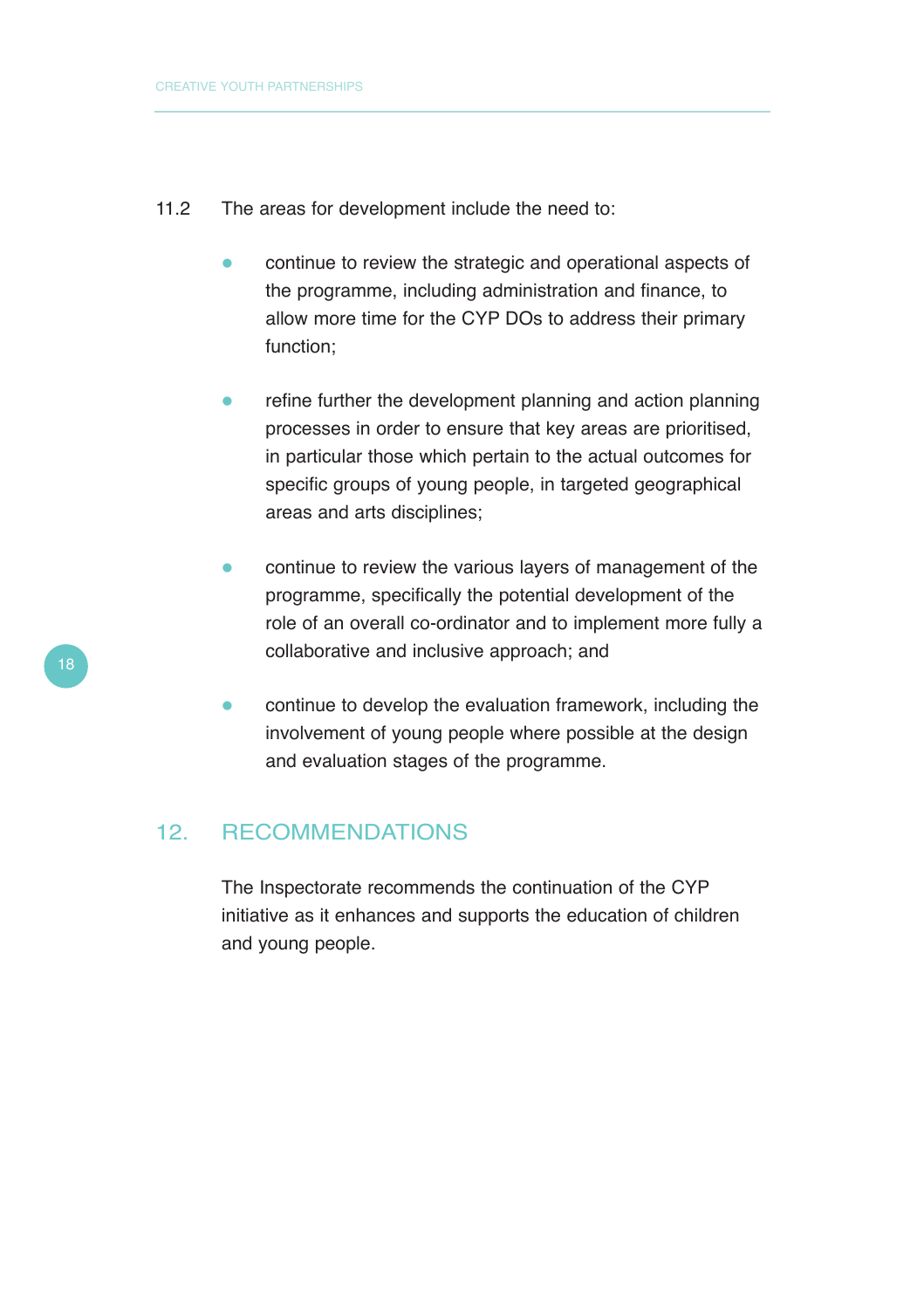Furthermore, it recommends that:

The Department of Education, Department of Culture, Arts and Leisure and Arts Council for Northern Ireland should:

- $\bullet$  articulate clearly to CYP the role they will play within their respective strategies and support CYP in the ongoing development of an infrastructure that promotes sustainable partnerships between educational organisations and their communities, and artists; and
- $\bullet$  continue to facilitate the collection of quantitative data and to provide advice, where appropriate, as to how this work can be improved.

The Education and Library Boards should:

 $\bullet$  work with the ACNI and CYP to ensure a smooth transition to the new Education and Skills Authority (ESA) for both the CYP DOs and those children and young people involved in CYP projects.

The Arts Council for Northern Ireland should:

 $\bullet$  examine the outcomes of this work with regard to the continuing professional development needs of artists generally and, more specifically, of those artists who work with young people.

Creative Youth Partnership should:

 $\bullet$  base future planning and development on the high level outcomes of the Strategy for Children and Young People;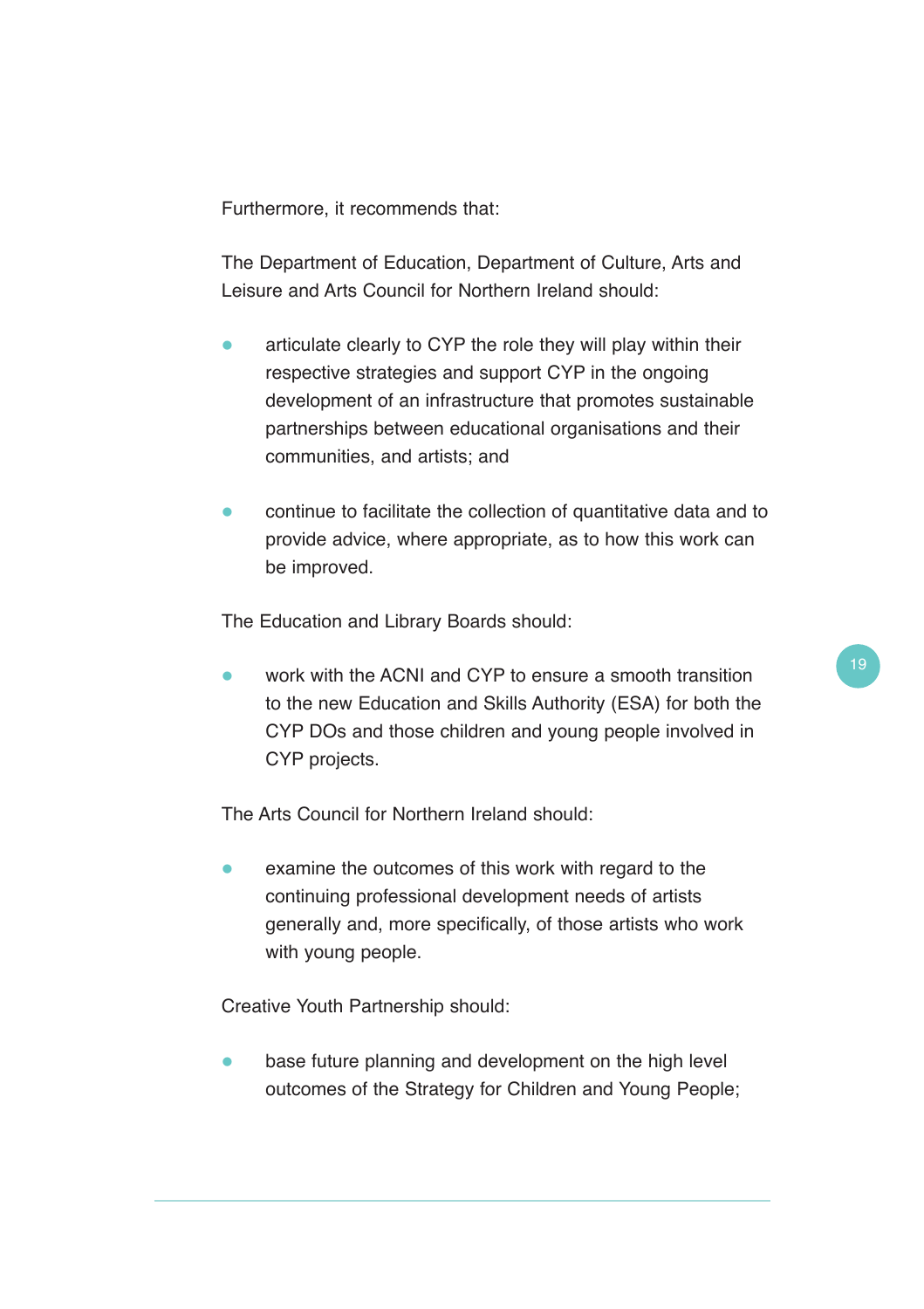- $\bullet$  agree a way forward with regard to monitoring and evaluation of the ongoing work;
- $\bullet$  select a number of projects which are viewed as having the potential to demonstrate clear learning outcomes and, depending on the scale of the project, allocate resources to working in partnerships with those receiving organisations on the development of good practice with regard to the preparation, planning and review of CYP projects; and
- appoint a full-time co-ordinator for CYP and form a wider network of partners.

#### 13. CONCLUSION

13.1 The agreed definition of creativity is: 'Imaginative activity with outcomes that are both original and of value.' Throughout the short lifespan of CYP, there has been much good work as evidenced by the numbers of children and young people who have had the opportunity to benefit from the initiative and from the positive feedback from participants. CYP has demonstrated that despite any anticipated difficulties, collaborative approaches by professional people at all levels have resulted in enhanced experiences for children and young people. Increasingly, young people who acquire the transferable skills that accrue with involvement in high quality arts experiences are more employable. Increasingly too, those same young people may seek employment in the creative industries. The stakeholders involved in CYP have taken risks to ensure that there is better support in the arts for children and young people. While never losing sight of the focus on 'unlocking the creativity' which lies within all our young people, those risks have resulted at times in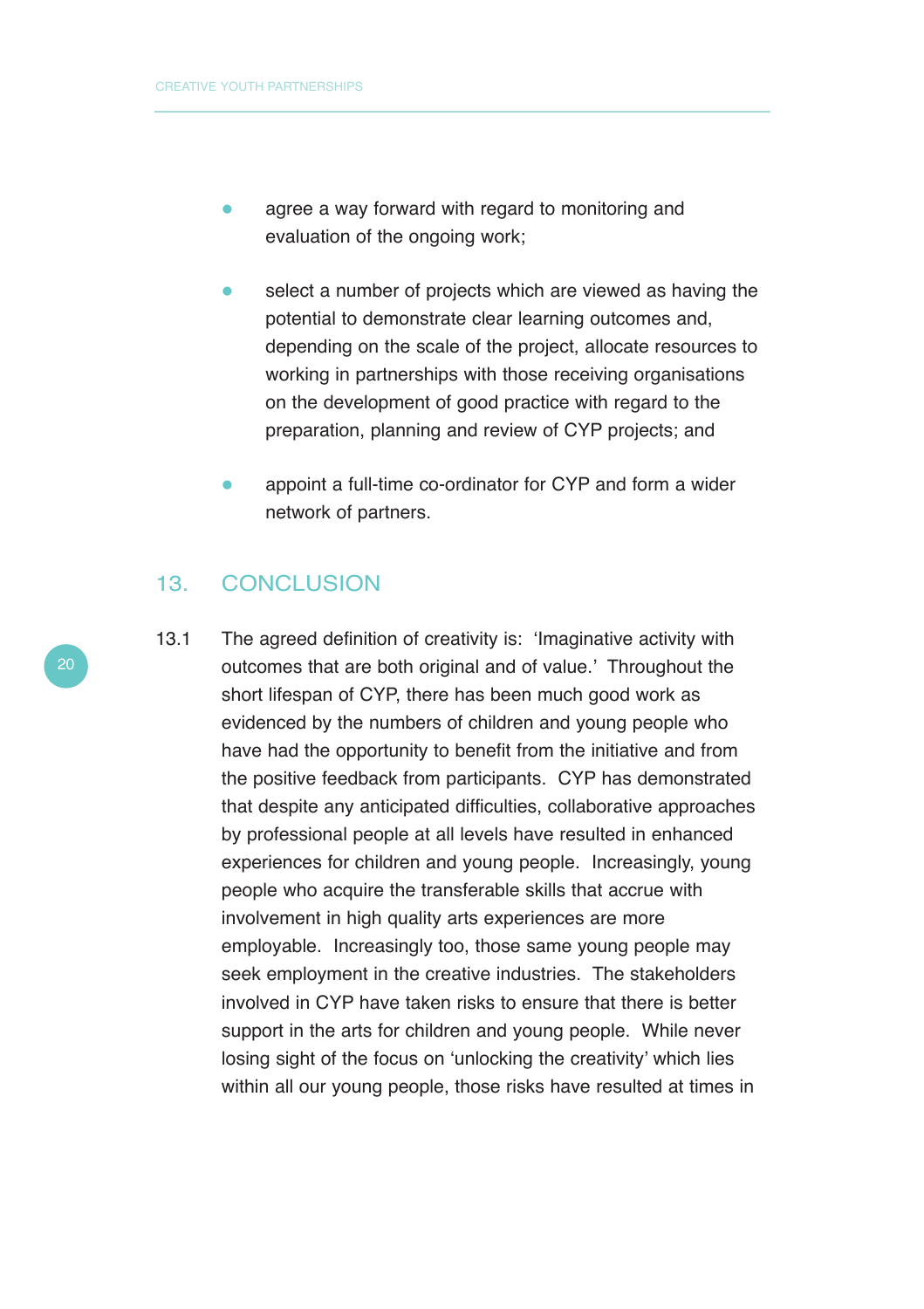CYP resources being over-stretched and a slower pace to some of the more complex aspects of the programme than was originally anticipated.

13.2 There is no doubt that CYP has improved and energised the provision of the creative arts for young people. Creativity is as much about problem-finding as problem-solving, and, in this area too, the CYP initiative has been successful. The CYP initiative has worked well for young people, in terms of promoting their creativity. However, it would take a much longer period to determine whether and to what extent this increased creativity translates into increased employability.